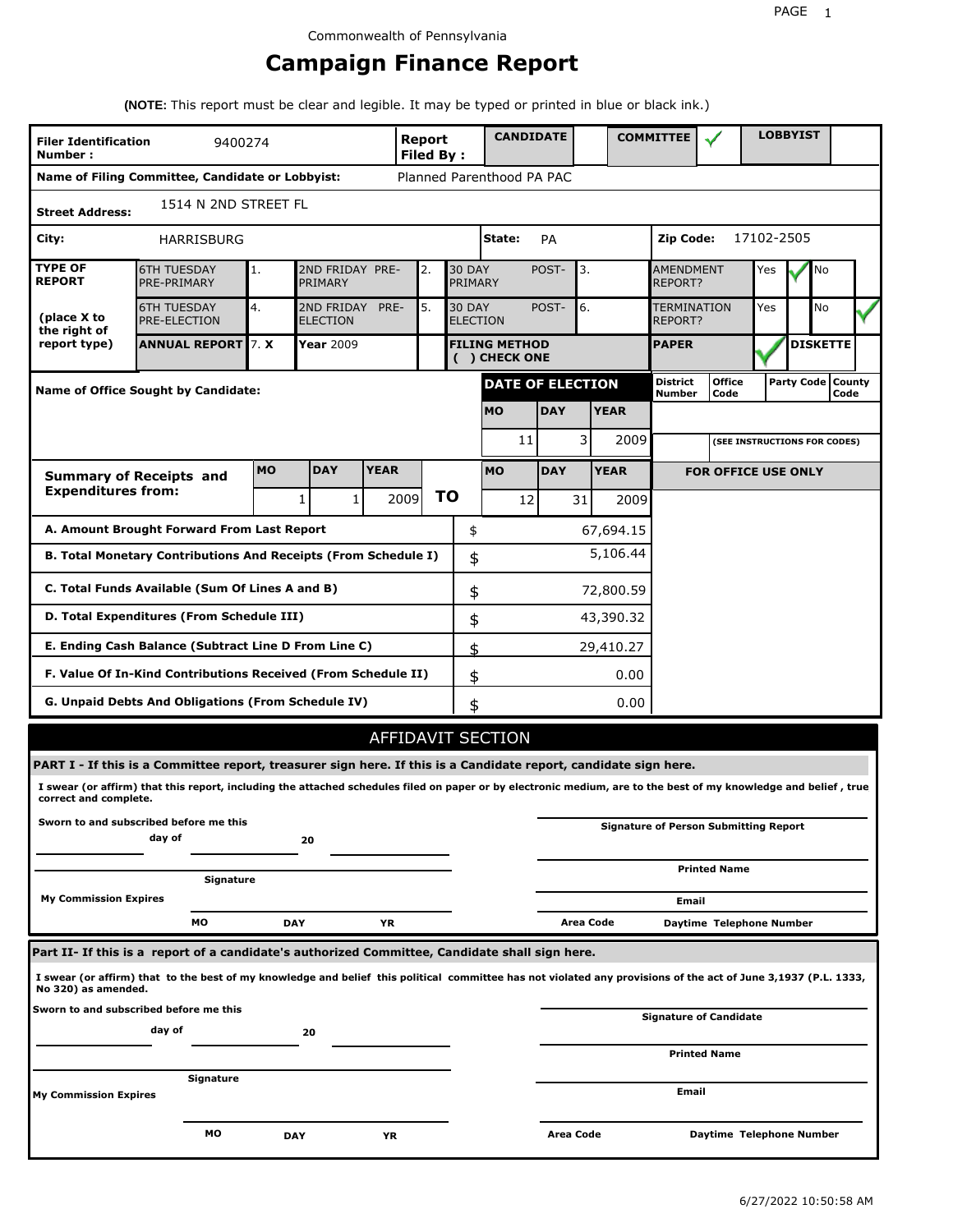### **SCHEDULE I CONTRIBUTIONS AND RECEIPTS Detailed Summary Page**

**Name of Filing Committee or Candidate Reporting Period Reporting Period** Planned Parenthood PA PAC **From:** 1/1/2009 **To:** 12/31/2009 **1. Unitemized Contributions Received - \$ 50.00 or Less Per Contributor TOTAL for the Reporting Period (1) \$** 2,311.29 **2. Contributions Received - \$ 50.01 To \$250.00 (From Part A and Part B) TOTAL for the Reporting Period (2) Contributions Received From Political Committees (Part A) All Other Contributions (Part B) \$ \$ \$** 0.00 2,495.15 2,495.15 **3. Contributions Received Over \$250.00 (From Part C and Part D) TOTAL for the Reporting Period (3) Contributions Received From Political Committees (Part C) All Other Contributions (Part D) \$ \$ \$** 0.00 300.00 300.00 **4. Other Receipts, Refunds, Interest Earned, Returned Checks, Etc . (From Part E) TOTAL for the Reporting Period (4) \$** 0.00 **Total Monetary Contributions and Receipts During this Reporting Period (Add and enter amount totals from Boxes 1,2,3 and 4; also enter this amount on Page1, Report Cover Page, Item B.) \$** 5,106.44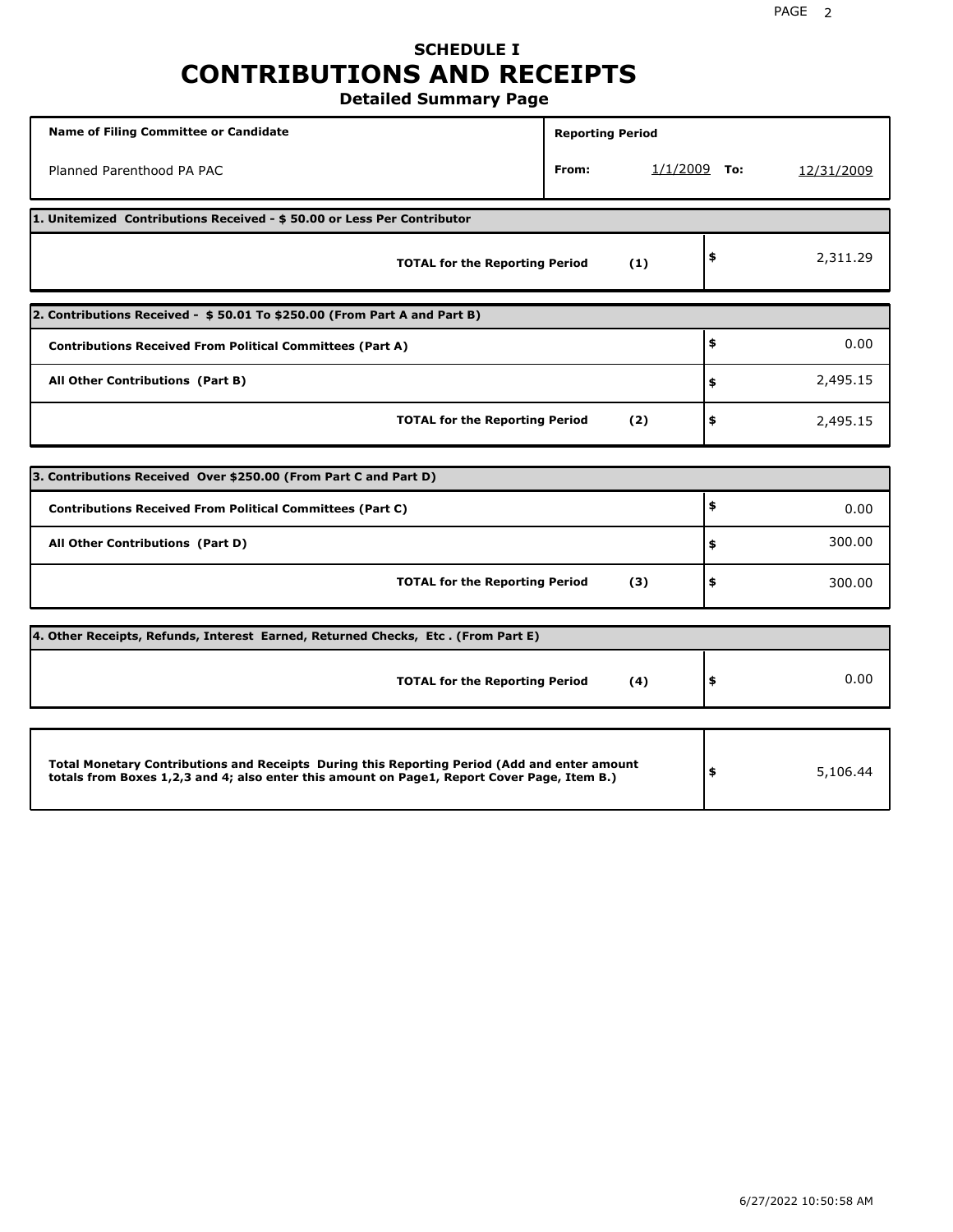PAGE 3

## **PART A CONTRIBUTIONS RECEIVED FROM POLITICAL COMMITTEES**

**\$50.01 TO \$250.00**

 **Use this Part to itemize only contributions received from political committees with an aggregate value from \$50.01 to \$250.00 in the reporting period.**

| Name of Filing Committee or Candidate      |                                                                              |                   | <b>Reporting Period</b> |             |             |     |                   |
|--------------------------------------------|------------------------------------------------------------------------------|-------------------|-------------------------|-------------|-------------|-----|-------------------|
|                                            |                                                                              |                   | From:                   |             | To:         |     |                   |
|                                            |                                                                              |                   |                         | <b>DATE</b> |             |     | <b>AMOUNT</b>     |
| <b>Full Name of Contributing Committee</b> |                                                                              |                   | <b>MO</b>               | <b>DAY</b>  | <b>YEAR</b> |     |                   |
| <b>Mailing Address</b>                     |                                                                              |                   |                         |             |             | \$  | 0.00              |
| City                                       | <b>State</b>                                                                 | Zip Code (Plus 4) |                         |             |             |     |                   |
|                                            |                                                                              |                   |                         |             |             |     | <b>PAGE TOTAL</b> |
|                                            | Enter Grand Total of Part A on Schedule I, Detailed Summary Page, Section 2. |                   |                         |             |             | ∣\$ | 0.00              |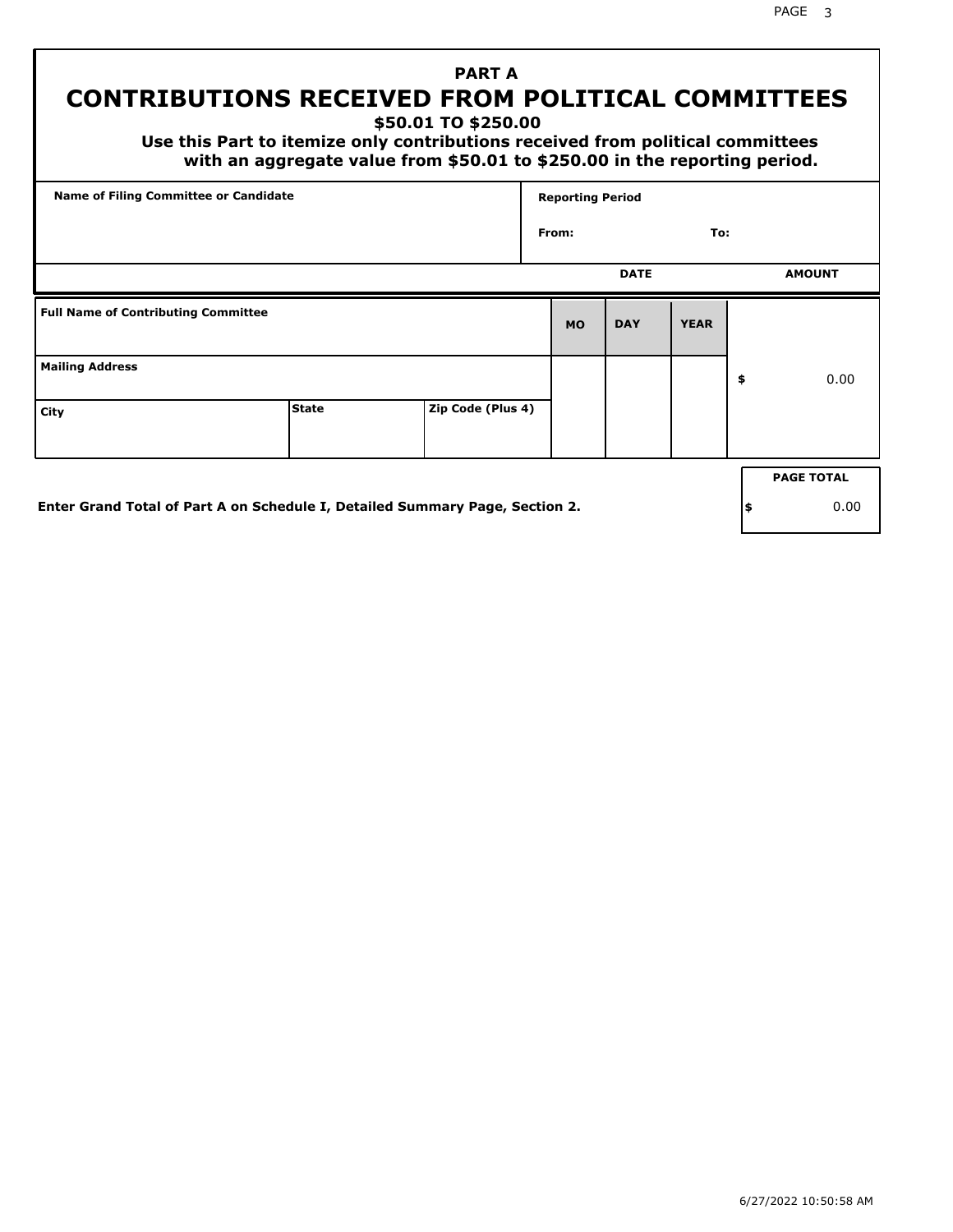| Use this Part to itemize all other contributions with an aggregate value from<br>(Exclude contributions from political committees reported in Part A) | <b>ALL OTHER CONTRIBUTIONS</b><br>\$50.01 to \$250.00 in the reporting period. | <b>PART B</b><br>\$50.01 TO \$250.00 |            |                                 |            |             |    |            |
|-------------------------------------------------------------------------------------------------------------------------------------------------------|--------------------------------------------------------------------------------|--------------------------------------|------------|---------------------------------|------------|-------------|----|------------|
| Name of Filing Committee or Candidate                                                                                                                 |                                                                                |                                      |            | <b>Reporting Period</b>         |            |             |    |            |
| Planned Parenthood PA PAC                                                                                                                             |                                                                                |                                      |            | From:<br><u>1/1/2009</u><br>To: |            |             |    | 12/31/2009 |
| <b>DATE</b><br><b>AMOUNT</b>                                                                                                                          |                                                                                |                                      |            |                                 |            |             |    |            |
| <b>Full Name of Contributor</b><br>Cynthia Rheinheimer                                                                                                |                                                                                |                                      |            |                                 |            |             |    |            |
| <b>Mailing Address</b><br>266 Braeside Ave                                                                                                            |                                                                                |                                      |            |                                 |            |             | \$ | 150.00     |
| City                                                                                                                                                  |                                                                                | 1                                    | 21         | 2009                            |            |             |    |            |
| East Stroudsburg                                                                                                                                      | <b>State</b><br>PA                                                             | Zip Code (Plus 4)<br>18301           |            |                                 |            |             |    |            |
| <b>Full Name of Contributor</b><br>L. Randall and Ellen Faulkner                                                                                      |                                                                                | <b>MO</b>                            | <b>DAY</b> | <b>YEAR</b>                     |            |             |    |            |
| <b>Mailing Address</b><br>58 Lynwood Drive                                                                                                            |                                                                                |                                      |            |                                 |            |             | \$ | 100.00     |
| City<br>Chalfont                                                                                                                                      | <b>State</b><br><b>PA</b>                                                      | Zip Code (Plus 4)<br>18914           |            | 4                               | 3          | 2009        |    |            |
| <b>Full Name of Contributor</b><br>MS and JM Gross                                                                                                    |                                                                                |                                      |            | <b>MO</b>                       | <b>DAY</b> | <b>YEAR</b> |    |            |
| <b>Mailing Address</b><br>1382 Newtown Langhorne Rd Apt N212                                                                                          |                                                                                |                                      |            |                                 |            |             | Ş  | 100.00     |
| City<br>Newtown                                                                                                                                       | <b>State</b><br>PA                                                             | Zip Code (Plus 4)<br>18940           |            | 4                               | 3          | 2009        |    |            |
| <b>Full Name of Contributor</b><br>Greta Aul                                                                                                          |                                                                                |                                      |            | <b>MO</b>                       | <b>DAY</b> | <b>YEAR</b> |    |            |
| <b>Mailing Address</b><br>80 Spencer Ave                                                                                                              |                                                                                |                                      |            |                                 |            |             | \$ | 250.00     |
| City<br>Lancaster                                                                                                                                     | Zip Code (Plus 4)<br><b>State</b><br>PA<br>17603                               |                                      |            |                                 |            |             |    |            |
| <b>Full Name of Contributor</b><br>Susan Kressly                                                                                                      |                                                                                |                                      |            | <b>MO</b>                       | <b>DAY</b> | <b>YEAR</b> |    |            |
| <b>Mailing Address</b><br>329 Caddy Drive                                                                                                             |                                                                                |                                      |            |                                 | \$         | 150.00      |    |            |
| City<br>Doylestown                                                                                                                                    | <b>State</b><br>PA                                                             | Zip Code (Plus 4)<br>18901           |            | 4                               | 3          | 2009        |    |            |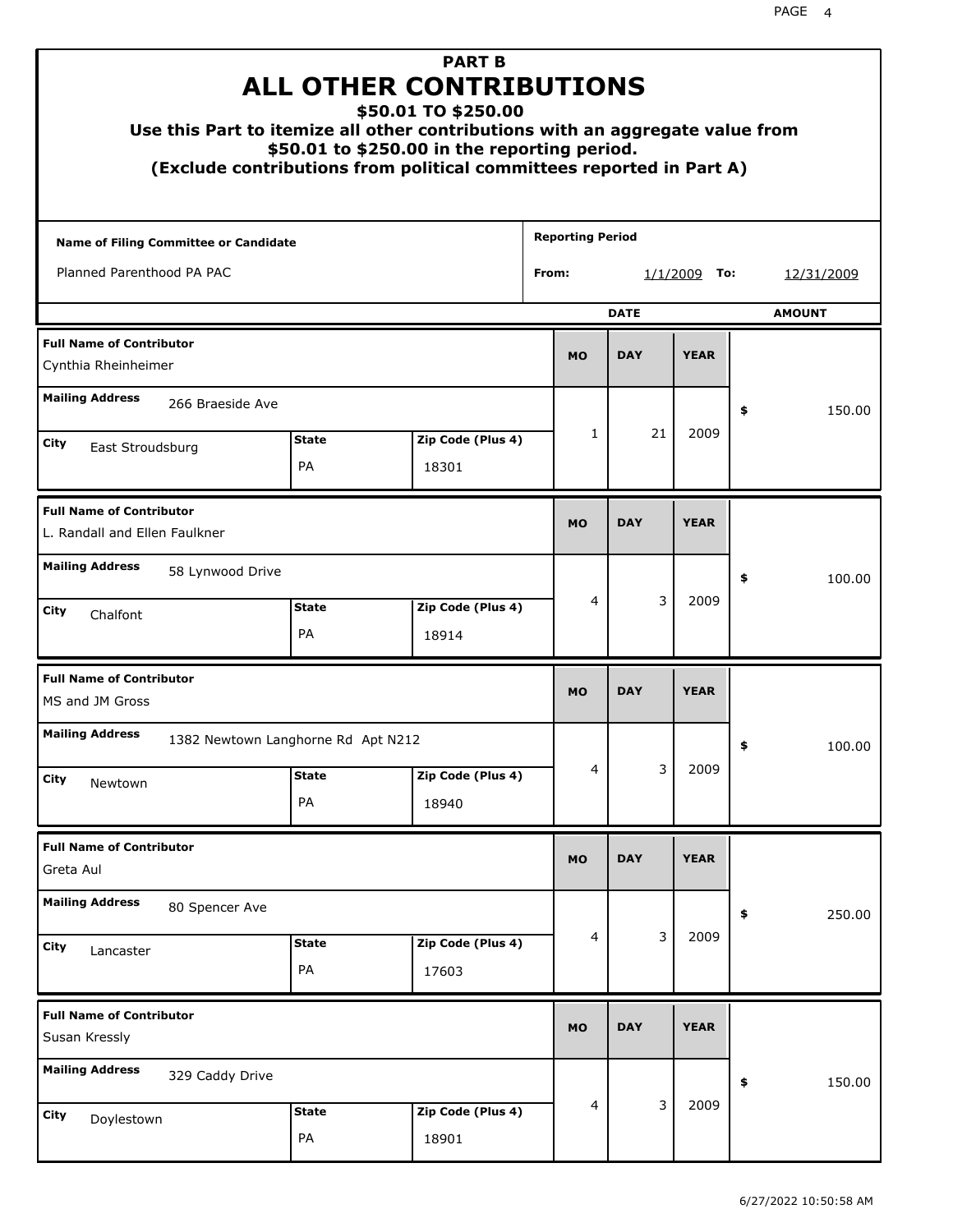| <b>Full Name of Contributor</b><br>Morgan Plant                                                                       | <b>MO</b> | <b>DAY</b> | <b>YEAR</b> |              |
|-----------------------------------------------------------------------------------------------------------------------|-----------|------------|-------------|--------------|
| <b>Mailing Address</b><br>322 S West St                                                                               |           |            |             | 250.00<br>\$ |
| Zip Code (Plus 4)<br><b>State</b><br>City<br>Carlisle<br>PA<br>17013                                                  | 11        | 23         | 2009        |              |
| <b>Full Name of Contributor</b><br>Suzanne Kranz                                                                      | <b>MO</b> | <b>DAY</b> | <b>YEAR</b> |              |
| <b>Mailing Address</b><br>301 S College St                                                                            |           |            |             | 250.00<br>\$ |
| Zip Code (Plus 4)<br><b>State</b><br>City<br>Carlisle<br>PA<br>17013                                                  | 10        | 29         | 2009        |              |
| <b>Full Name of Contributor</b><br>Karen McCool                                                                       | <b>MO</b> | <b>DAY</b> | <b>YEAR</b> |              |
| <b>Mailing Address</b><br>100 Avery Place<br>Zip Code (Plus 4)<br><b>State</b><br>City<br>West Chester<br>PA<br>19382 | 10        | 29         | 2009        | 100.00<br>\$ |
|                                                                                                                       |           |            |             |              |
| <b>Full Name of Contributor</b><br>Nancy Clark                                                                        | <b>MO</b> | <b>DAY</b> | <b>YEAR</b> |              |
| <b>Mailing Address</b><br>682 Heatons Mill Cir                                                                        |           |            |             | 100.00<br>\$ |
| Zip Code (Plus 4)<br><b>State</b><br>City<br>Langhorne<br>PA<br>19047                                                 | 11        | 9          | 2009        |              |
| <b>Full Name of Contributor</b><br>Maggie Leigh Groff                                                                 | <b>MO</b> | <b>DAY</b> | <b>YEAR</b> |              |
| <b>Mailing Address</b><br>4023 Spring Valley Rd                                                                       |           |            |             | \$<br>100.00 |
| Zip Code (Plus 4)<br><b>State</b><br>City<br>Doylestown<br>$\mathsf{PA}$<br>18901                                     | 11        | 9          | 2009        |              |
| <b>Full Name of Contributor</b><br>Debbie Hutchison                                                                   | <b>MO</b> | <b>DAY</b> | <b>YEAR</b> |              |
| <b>Mailing Address</b><br>334 Maple Ave                                                                               | 11        | 9          | 2009        | 100.00<br>\$ |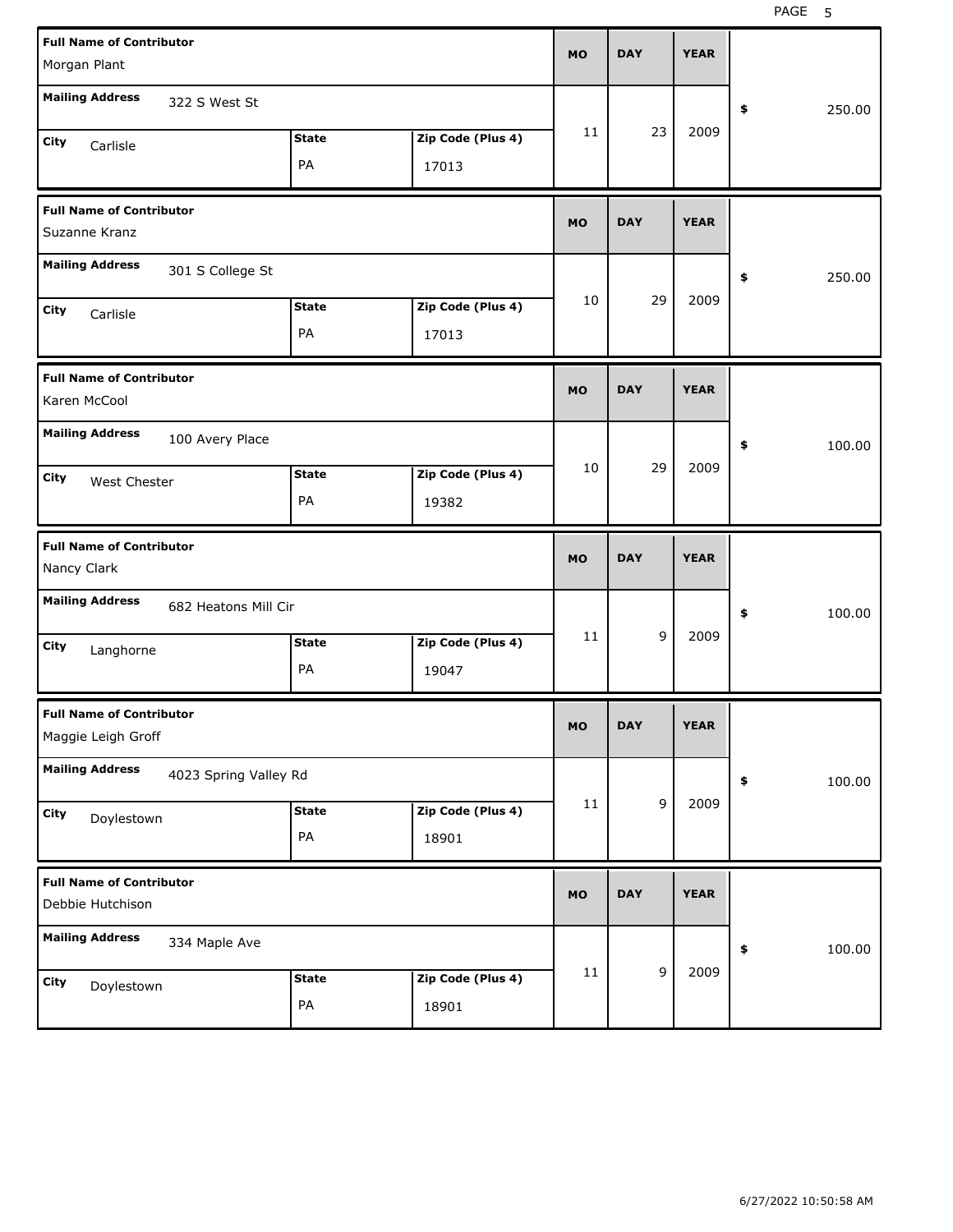| <b>Full Name of Contributor</b><br>Susan Kressly |                    |                            | <b>MO</b>  | <b>DAY</b>  | <b>YEAR</b> |              |
|--------------------------------------------------|--------------------|----------------------------|------------|-------------|-------------|--------------|
| <b>Mailing Address</b><br>529 Caddy Drive        |                    |                            |            |             |             | \$<br>100.00 |
| City<br>Doylestown                               | <b>State</b><br>PA | Zip Code (Plus 4)<br>18901 | 11         | 9           | 2009        |              |
| <b>Full Name of Contributor</b><br>Jeffrey Nye   |                    |                            | <b>MO</b>  | <b>DAY</b>  | <b>YEAR</b> |              |
| <b>Mailing Address</b><br>17 Timber Knoll Drive  |                    |                            |            |             |             | \$<br>100.00 |
| City<br><b>Washington Crossing</b>               | <b>State</b><br>PA | Zip Code (Plus 4)<br>18977 | 11         | 9           | 2009        |              |
| <b>Full Name of Contributor</b><br>Anne Stephano |                    | <b>MO</b>                  | <b>DAY</b> | <b>YEAR</b> |             |              |
| <b>Mailing Address</b><br>2709 N River Road      |                    |                            |            |             |             | \$<br>100.00 |
| City<br>New Hope                                 | <b>State</b><br>PA | Zip Code (Plus 4)<br>18938 | 11         | 9           | 2009        |              |
|                                                  |                    |                            |            |             |             |              |
| <b>Full Name of Contributor</b><br>Suellen Craig |                    |                            | <b>MO</b>  | <b>DAY</b>  | <b>YEAR</b> |              |
| <b>Mailing Address</b><br>PO Box 1769            |                    |                            |            |             |             | \$<br>100.00 |
| City<br>York                                     | <b>State</b><br>PA | Zip Code (Plus 4)<br>17405 | 12         | 30          | 2009        |              |
| <b>Full Name of Contributor</b><br>Karen Ritter  |                    |                            | <b>MO</b>  | <b>DAY</b>  | <b>YEAR</b> |              |
| <b>Mailing Address</b><br>Unknown                |                    |                            |            |             |             | 245.15<br>\$ |
| City<br>Quakertown                               | <b>State</b><br>PA | Zip Code (Plus 4)          | 12         | 15          | 2009        |              |
| <b>Full Name of Contributor</b><br>John Morgan   |                    |                            | <b>MO</b>  | <b>DAY</b>  | <b>YEAR</b> |              |
| <b>Mailing Address</b><br>Unknown                |                    |                            |            | 15          | 2009        | 100.00<br>\$ |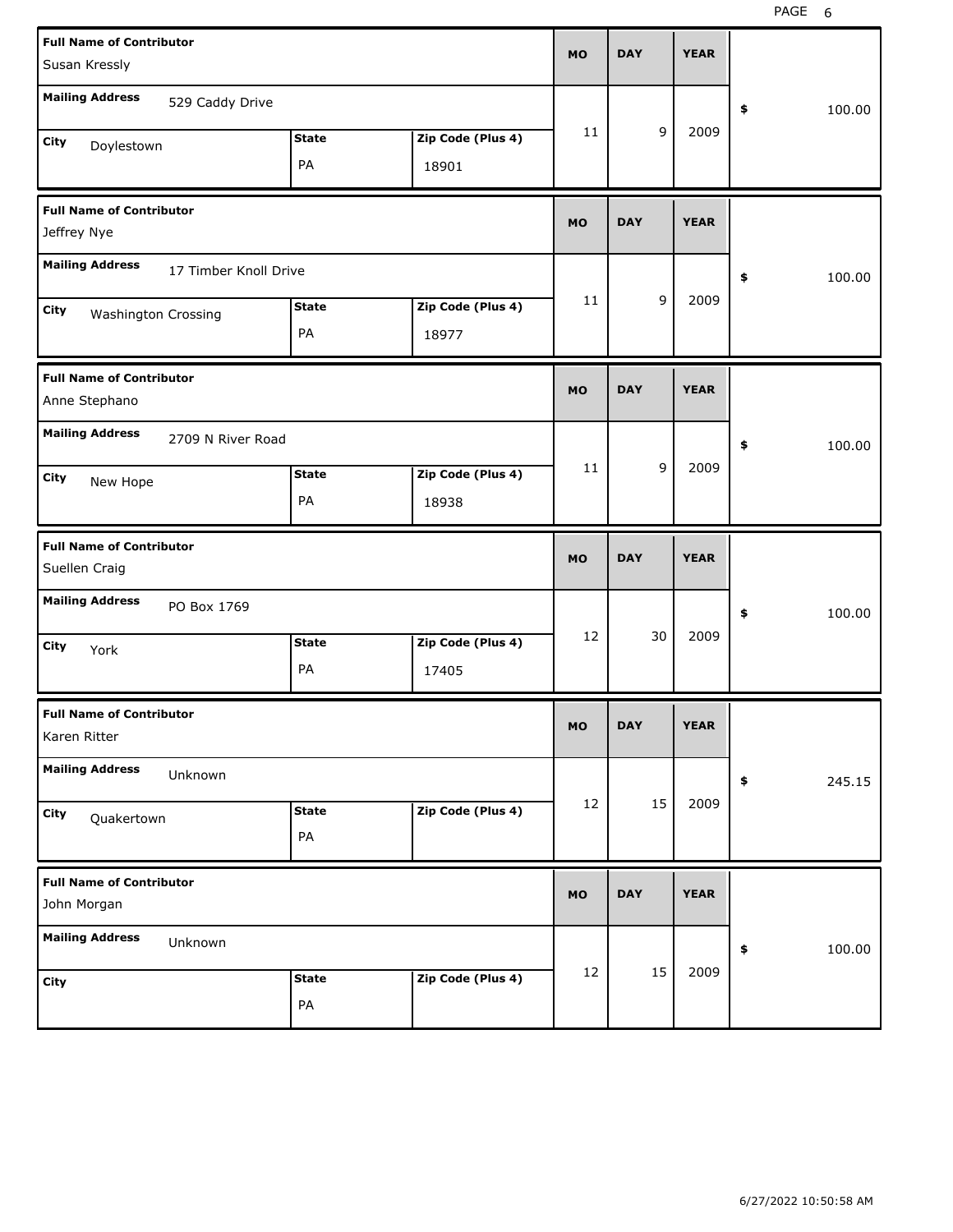| <b>Full Name of Contributor</b><br>Maggie Groff                              |                   |       |                |      |        |    |                   |
|------------------------------------------------------------------------------|-------------------|-------|----------------|------|--------|----|-------------------|
| <b>Mailing Address</b><br>4023 Spring Valley Rd                              |                   |       |                | \$   | 100.00 |    |                   |
| City<br>Doylestown                                                           | Zip Code (Plus 4) | 12    | $\overline{a}$ | 2009 |        |    |                   |
|                                                                              | <b>PA</b>         | 18902 |                |      |        |    |                   |
|                                                                              |                   |       |                |      |        |    | <b>PAGE TOTAL</b> |
| Enter Grand Total of Part A on Schedule I, Detailed Summary Page, Section 2. |                   |       |                |      |        | \$ | 2,495.15          |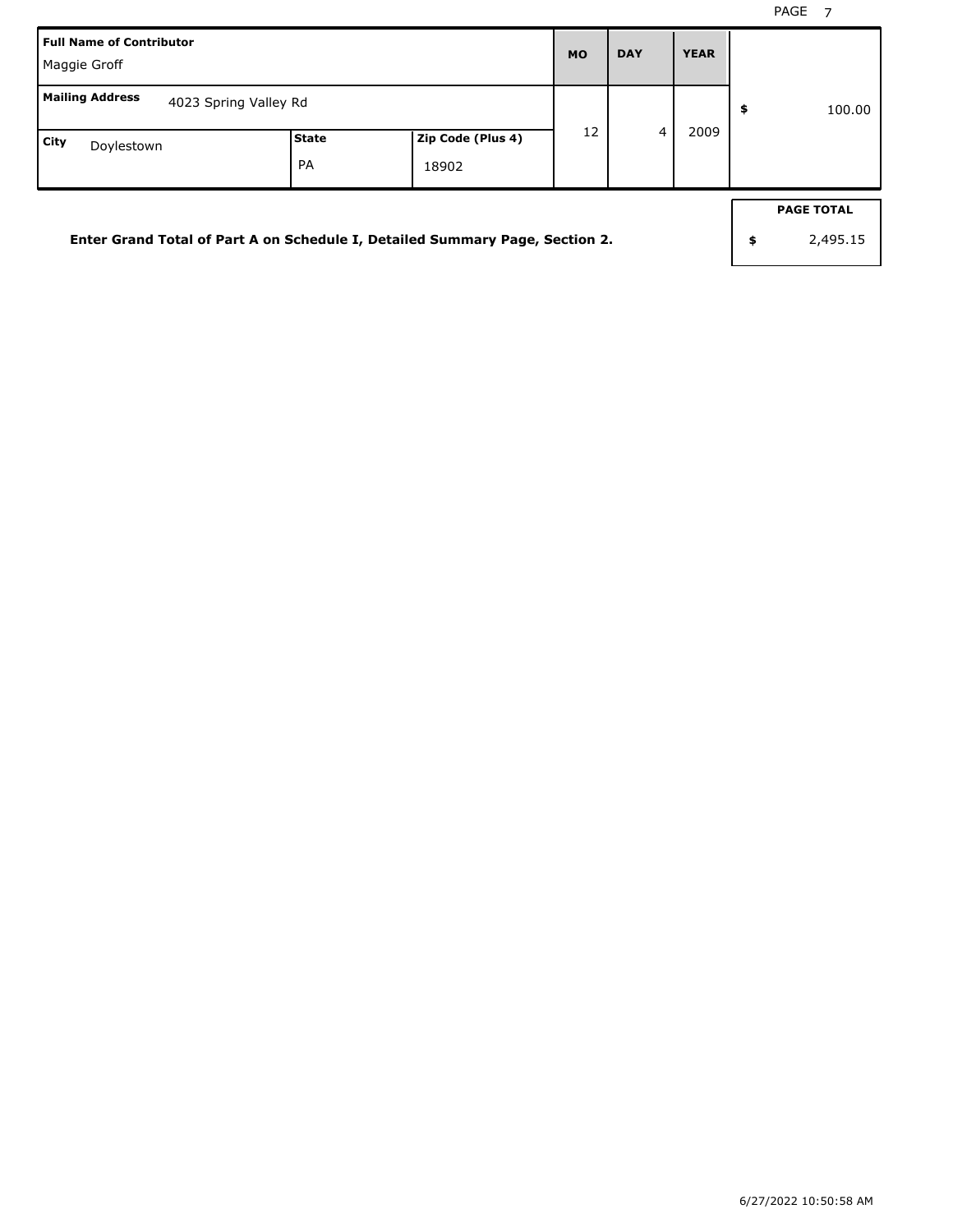## **PART C Contributions Received From Political Committees**

**OVER \$250.00**

 **Use this Part to itemize only contributions received from Political committees with an aggregate value from Over \$250.00 in the reporting period.**

| Name of Filing Committee or Candidate                                        |              | <b>Reporting Period</b> |           |             |             |                   |
|------------------------------------------------------------------------------|--------------|-------------------------|-----------|-------------|-------------|-------------------|
|                                                                              |              | From:                   |           |             | To:         |                   |
|                                                                              |              |                         |           | <b>DATE</b> |             | <b>AMOUNT</b>     |
| <b>Full Name of Contributing Committee</b>                                   |              |                         | <b>MO</b> | <b>DAY</b>  | <b>YEAR</b> |                   |
| <b>Mailing Address</b>                                                       |              |                         |           |             |             | \$<br>0.00        |
| City                                                                         | <b>State</b> | Zip Code (Plus 4)       |           |             |             |                   |
|                                                                              |              |                         |           |             |             | <b>PAGE TOTAL</b> |
| Enter Grand Total of Part C on Schedule I, Detailed Summary Page, Section 3. |              |                         |           |             |             | \$<br>0.00        |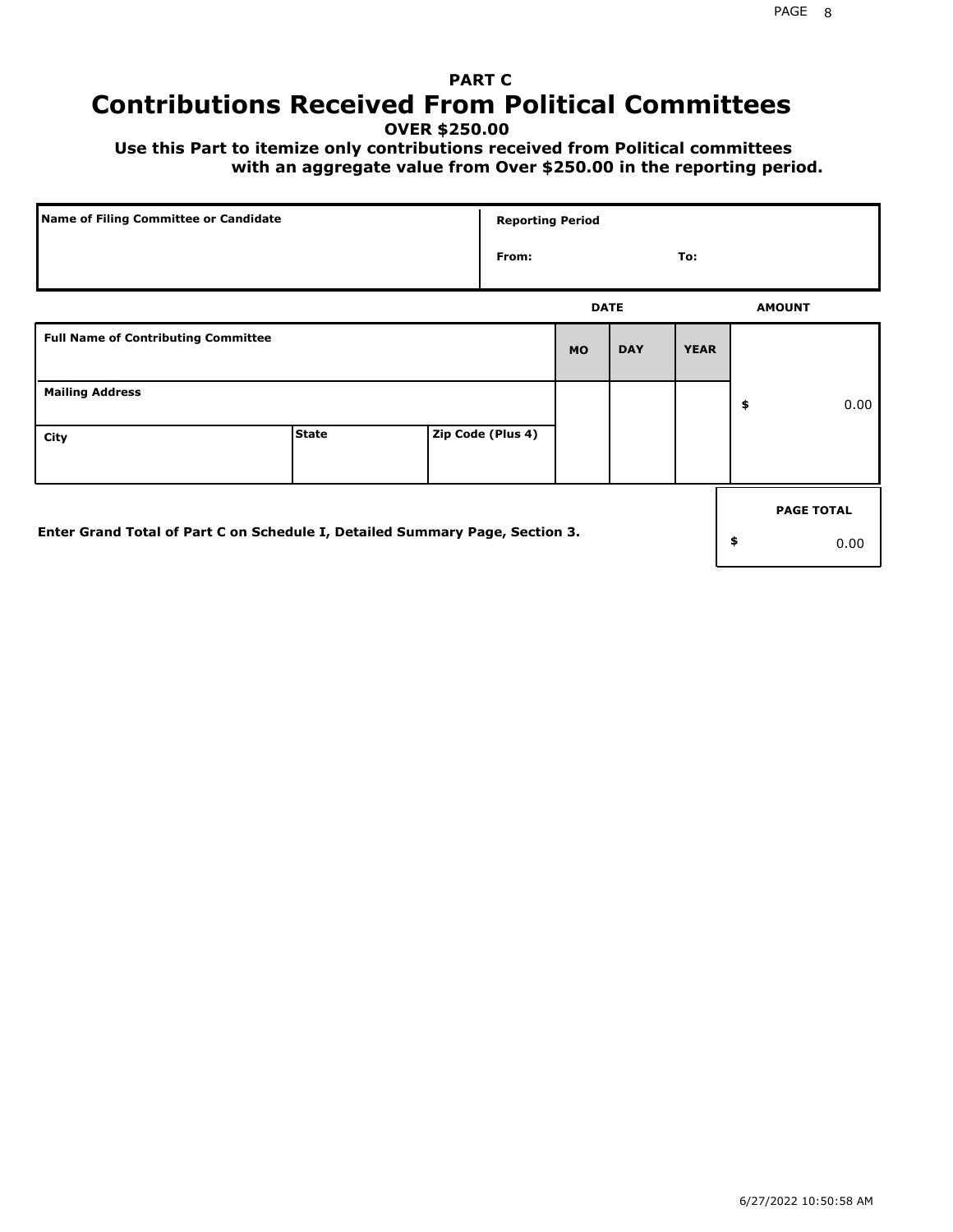# **PART D ALL OTHER CONTRIBUTIONS**

#### **OVER \$250.00**

#### **Use this Part to itemize all other contributions with an aggregate value of**

 **over \$250.00 in the reporting period.**

 **(Exclude contributions from political committees reported in Part C.)** 

| Name of Filing Committee or Candidate                                        |                    |                            |       | <b>Reporting Period</b>  |              |                |                   |  |
|------------------------------------------------------------------------------|--------------------|----------------------------|-------|--------------------------|--------------|----------------|-------------------|--|
| Planned Parenthood PA PAC                                                    |                    |                            | From: |                          |              | $1/1/2009$ To: | 12/31/2009        |  |
|                                                                              |                    |                            |       |                          | <b>DATE</b>  |                | <b>AMOUNT</b>     |  |
| <b>Full Name of Contributor</b><br>Linda Hahn                                |                    |                            |       |                          | <b>DAY</b>   | <b>YEAR</b>    |                   |  |
| <b>Mailing</b><br>237 S Hutchinson St<br><b>Address</b>                      |                    |                            |       |                          |              |                | 300.00<br>\$      |  |
| City<br>Philadelphia                                                         | <b>State</b><br>PA | Zip Code (Plus 4)<br>19107 |       | 3                        | 20           |                | 2009              |  |
| <b>Employer Name</b><br>Planned Parenthood Assoc of Bucks County             |                    |                            |       | <b>Occupation</b><br>CEO |              |                |                   |  |
| <b>Employer Mailing Address/Principal Place of</b><br>Business               |                    | City                       |       |                          | <b>State</b> |                | Zip Code (Plus 4) |  |
| 610 Louis Drive                                                              | Warminster         |                            |       |                          |              |                | 18974             |  |
| Enter Grand Total of Part C on Schedule I, Detailed Summary Page, Section 3. |                    |                            |       |                          |              |                | <b>PAGE TOTAL</b> |  |
|                                                                              |                    |                            |       |                          |              |                | \$<br>300.00      |  |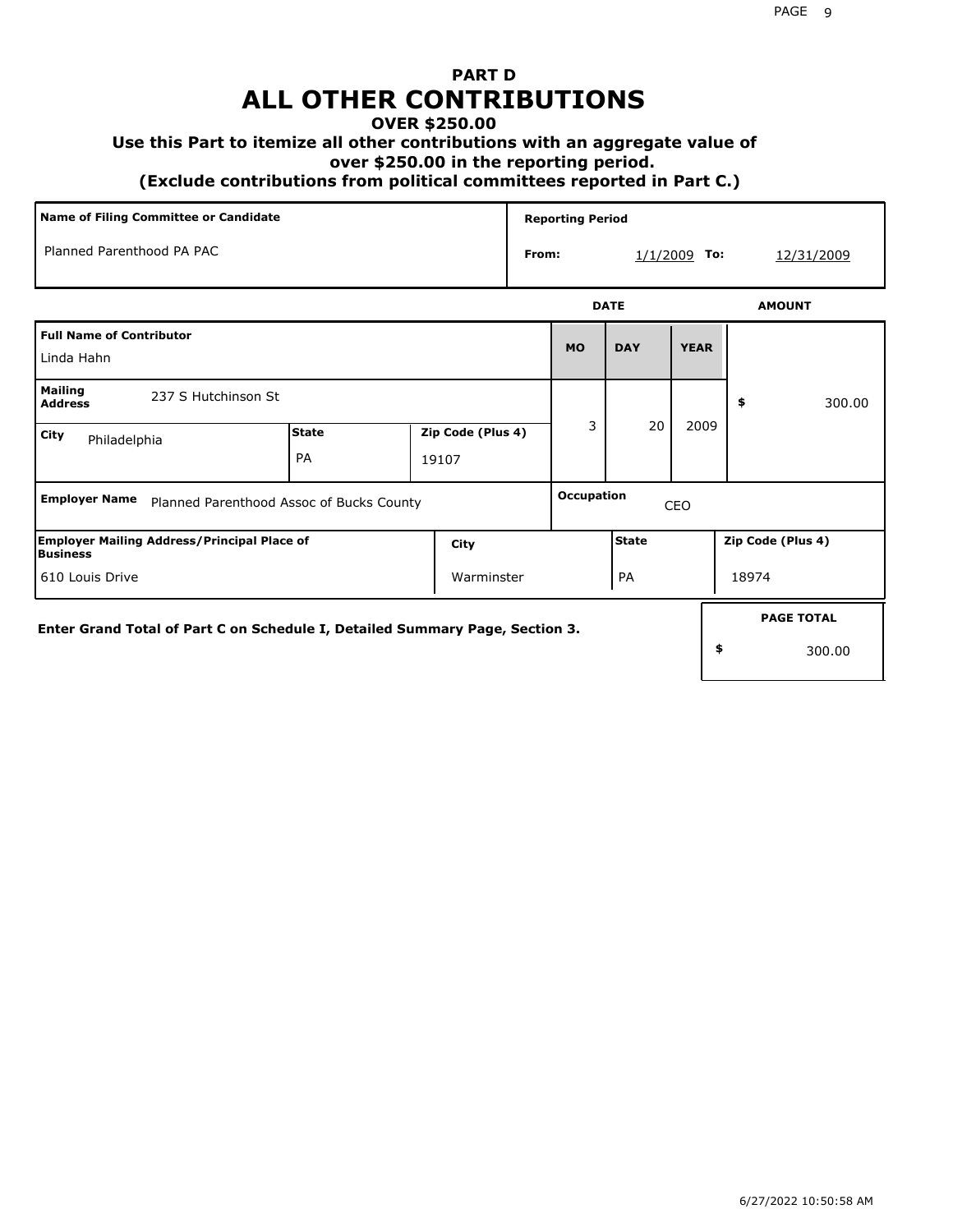### **PART E OTHER RECEIPTS**

#### **REFUNDS, INTEREST INCOME, RETURNED CHECKS, ETC.**

#### **Use this Part to report refunds received, interest earned, returned checks and**

### **prior expenditures that were returned to the filer.**

| Name of Filing Committee or Candidate                                        |              |                   |       | <b>Reporting Period</b> |             |             |    |                   |      |
|------------------------------------------------------------------------------|--------------|-------------------|-------|-------------------------|-------------|-------------|----|-------------------|------|
|                                                                              |              |                   | From: |                         |             | To:         |    |                   |      |
|                                                                              |              |                   |       |                         | <b>DATE</b> |             |    | <b>AMOUNT</b>     |      |
| <b>Full Name</b>                                                             |              |                   |       | <b>MO</b>               | <b>DAY</b>  | <b>YEAR</b> |    |                   |      |
| <b>Mailing Address</b>                                                       |              |                   |       |                         |             |             | \$ |                   | 0.00 |
| City                                                                         | <b>State</b> | Zip Code (Plus 4) |       |                         |             |             |    |                   |      |
| <b>Receipt Description</b>                                                   |              |                   |       |                         |             |             |    |                   |      |
| Enter Grand Total of Part E on Schedule I, Detailed Summary Page, Section 4. |              |                   |       |                         |             |             |    | <b>PAGE TOTAL</b> |      |
|                                                                              |              |                   |       |                         |             |             | \$ |                   | 0.00 |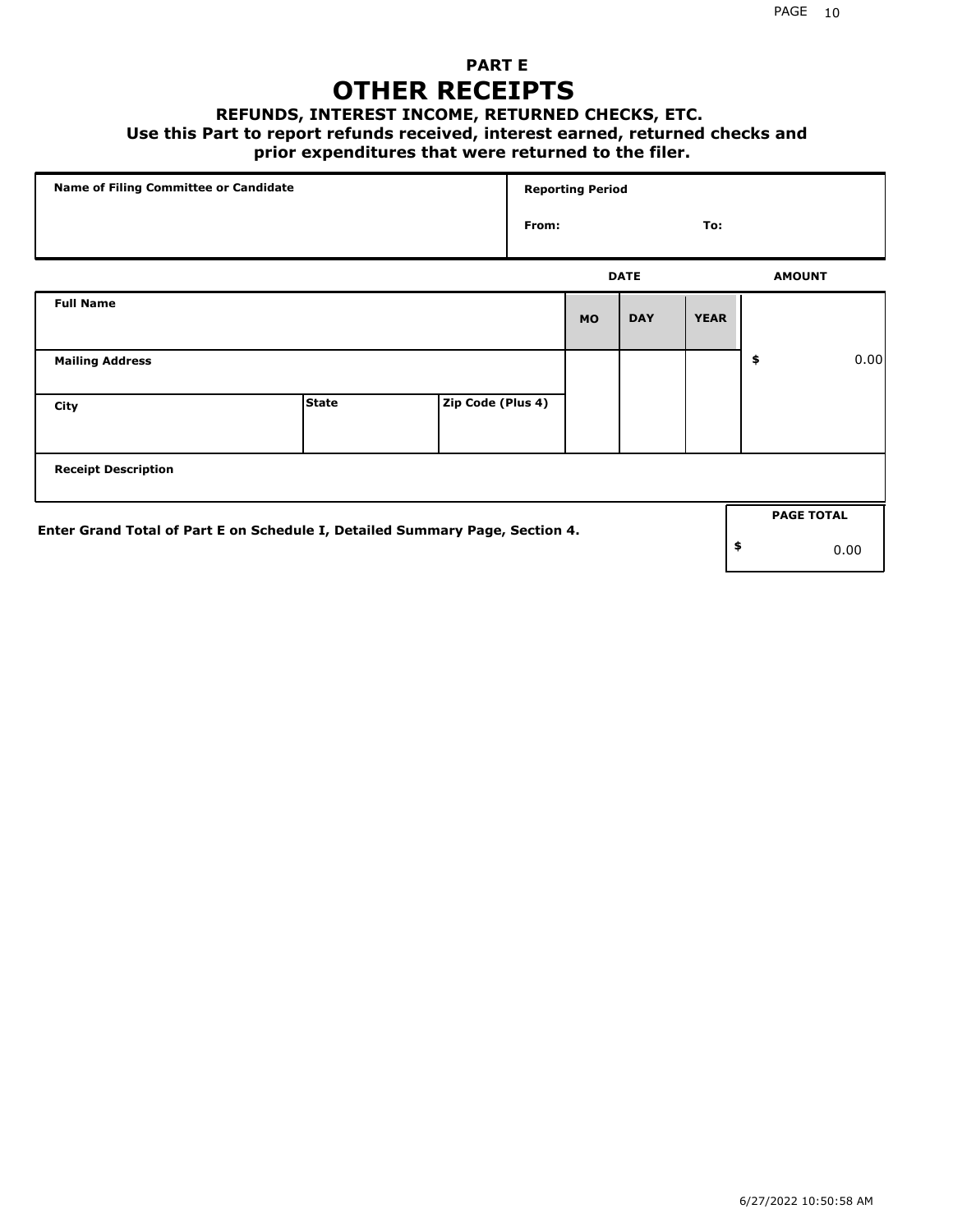## **SCHEDULE II IN-KIND CONTRIBUTIONS AND VALUABLE THINGS RECEIVED**

#### **USE THIS SCHEDULE TO REPORT ALL IN-KIND CONTRIBUTIONS OF VALUABLE THINGS DURING THE REPORTING PERIOD.**

**Detailed Summary Page**

| <b>Name of Filing Committee or Candidate</b>                                                                                                                                | <b>Reporting Period</b> |                |            |  |  |  |  |  |
|-----------------------------------------------------------------------------------------------------------------------------------------------------------------------------|-------------------------|----------------|------------|--|--|--|--|--|
| Planned Parenthood PA PAC                                                                                                                                                   | From:                   | $1/1/2009$ To: | 12/31/2009 |  |  |  |  |  |
| 1. UNITEMIZED IN-KIND CONTRIBUTIONS RECEIVED - VALUE OF \$50.00 OR LESS PER CONTRIBUTOR                                                                                     |                         |                |            |  |  |  |  |  |
| <b>TOTAL for the Reporting Period</b>                                                                                                                                       | (1)                     | \$             | 0.00       |  |  |  |  |  |
| 2. IN-KIND CONTRIBUTIONS RECEIVED - VALUE OF \$50.01 TO \$250.00 (FROM PART F)                                                                                              |                         |                |            |  |  |  |  |  |
| <b>TOTAL for the Reporting Period</b>                                                                                                                                       | (2)                     | \$             | 0.00       |  |  |  |  |  |
| 3. IN-KIND CONTRIBUTION RECIEVED - VALUE OVER \$250.00 (FROM PART G)                                                                                                        |                         |                |            |  |  |  |  |  |
| <b>TOTAL for the Reporting Period</b>                                                                                                                                       | (3)                     | \$             | 0.00       |  |  |  |  |  |
| TOTAL VALUE OF IN-KIND CONTRIBUTIONS DURING THIS REPORTING PERIOD (Add and enter<br>amount totals from Boxes 1,2, and 3; also enter on Page 1, Reports Cover Page, Item F.) |                         | \$             | 0.00       |  |  |  |  |  |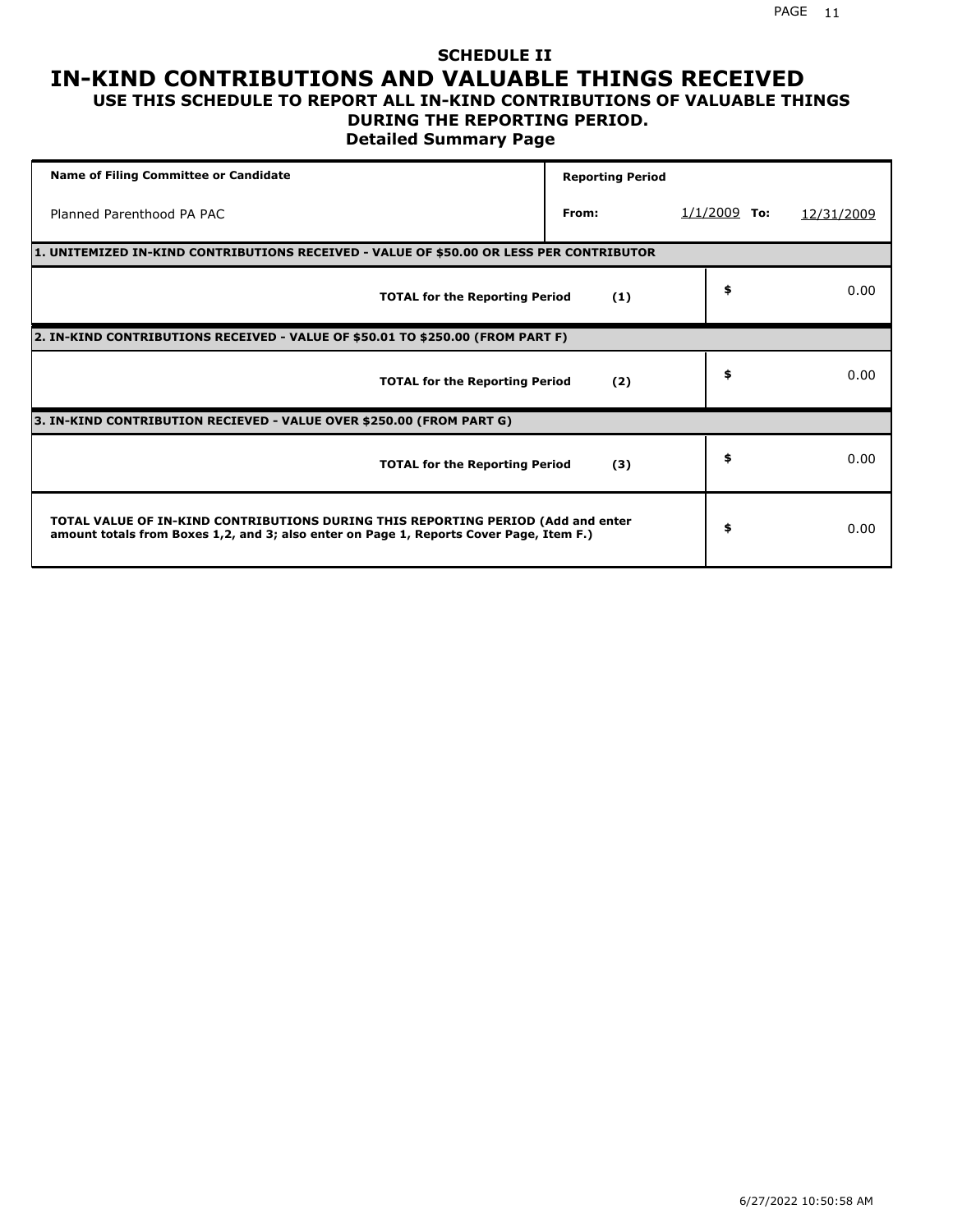## **SCHEDULE II PART F IN-KIND CONTRIBUTIONS RECEIVED**

### **VALUE OF \$50.01 TO \$250.00**

| Name of Filing Committee or Candidate                                                                         |              |                   | <b>Reporting Period</b> |             |             |               |                   |
|---------------------------------------------------------------------------------------------------------------|--------------|-------------------|-------------------------|-------------|-------------|---------------|-------------------|
|                                                                                                               |              |                   | From:                   |             |             | To:           |                   |
|                                                                                                               |              |                   |                         | <b>DATE</b> |             | <b>AMOUNT</b> |                   |
| <b>Full Name of Contributor</b>                                                                               |              |                   | <b>MO</b>               | <b>DAY</b>  | <b>YEAR</b> |               |                   |
| <b>Mailing Address</b>                                                                                        |              |                   |                         |             |             | \$            | 0.00              |
| City                                                                                                          | <b>State</b> | Zip Code (Plus 4) |                         |             |             |               |                   |
| <b>Description of Contribution:</b>                                                                           |              |                   |                         |             |             |               |                   |
| Enter Grand Total of Part F on Schedule II, In-Kind Contributions Detailed Summary Page,<br><b>Section 2.</b> |              |                   |                         |             |             |               | <b>PAGE TOTAL</b> |
|                                                                                                               |              |                   |                         |             | \$          |               | 0.00              |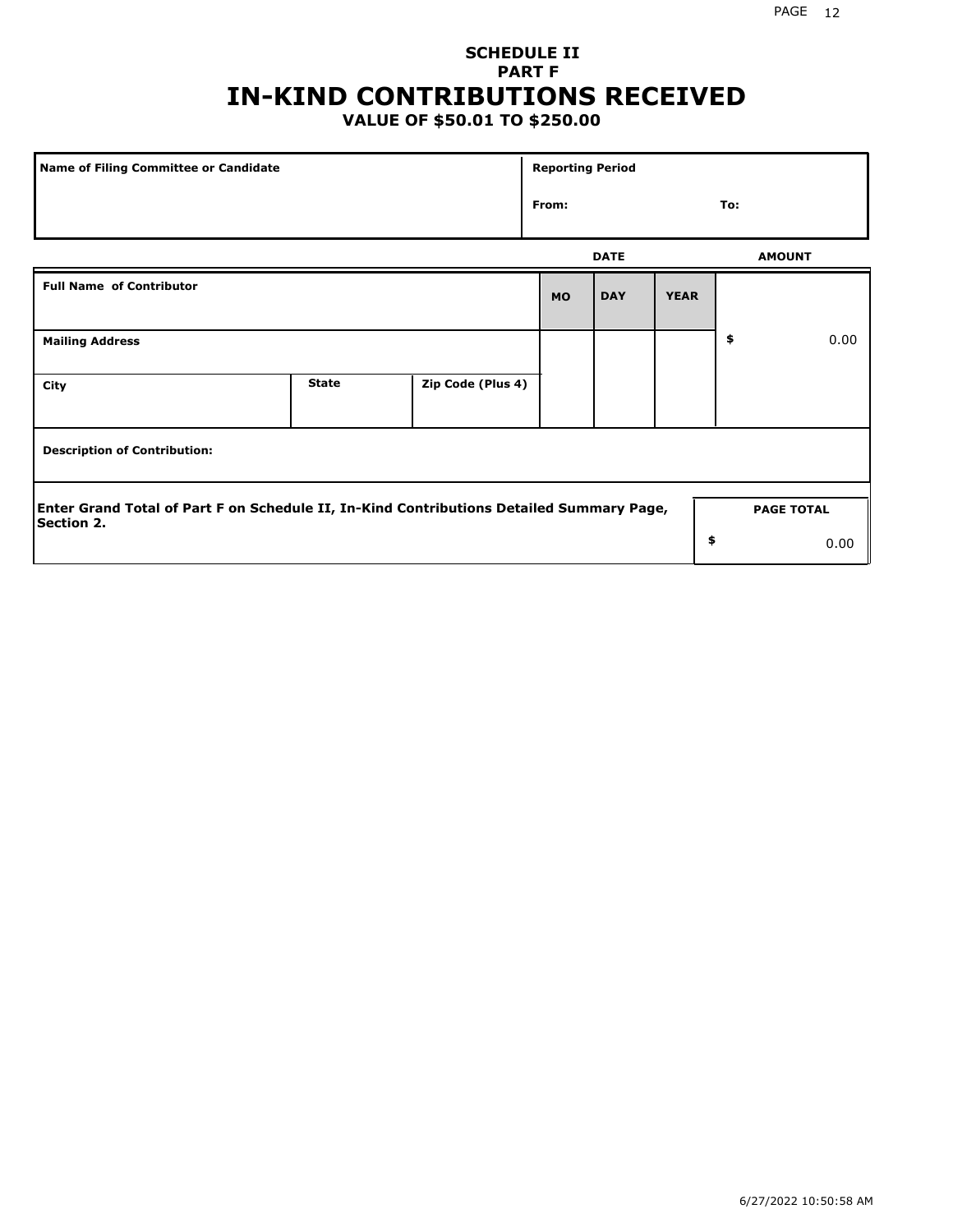### **SCHEDULE II PART G IN-KIND CONTRIBUTIONS RECEIVED VALUE OVER \$250.00**

| <b>Name of Filing Committee or Candidate</b>                                                  |  |  |  |    | <b>Reporting Period</b> |             |             |                                    |               |
|-----------------------------------------------------------------------------------------------|--|--|--|----|-------------------------|-------------|-------------|------------------------------------|---------------|
|                                                                                               |  |  |  |    | From:<br>To:            |             |             |                                    |               |
|                                                                                               |  |  |  |    |                         | <b>DATE</b> |             |                                    | <b>AMOUNT</b> |
| <b>Full Name of Contributor</b>                                                               |  |  |  |    | <b>MO</b>               | <b>DAY</b>  | <b>YEAR</b> |                                    |               |
| <b>Mailing Address</b>                                                                        |  |  |  |    |                         |             |             | \$                                 | 0.00          |
| Zip Code(Plus 4)<br><b>State</b><br>City                                                      |  |  |  |    |                         |             |             |                                    |               |
| <b>Employer of Contributor</b>                                                                |  |  |  |    | <b>Occupation</b>       |             |             |                                    |               |
| <b>State</b><br><b>Employer Mailing Address/Principal Place of</b><br>City<br><b>Business</b> |  |  |  | 4) | <b>Zip Code(Plus</b>    |             |             | <b>Description of Contribution</b> |               |

| <b>Enter Grand Total of Part G on Schedule II, In-Kind Contributions Detailed</b> |  | <b>PAGE TOTAL</b> |
|-----------------------------------------------------------------------------------|--|-------------------|
| <b>Summary Page, Section 3.</b>                                                   |  | 0.00              |
|                                                                                   |  |                   |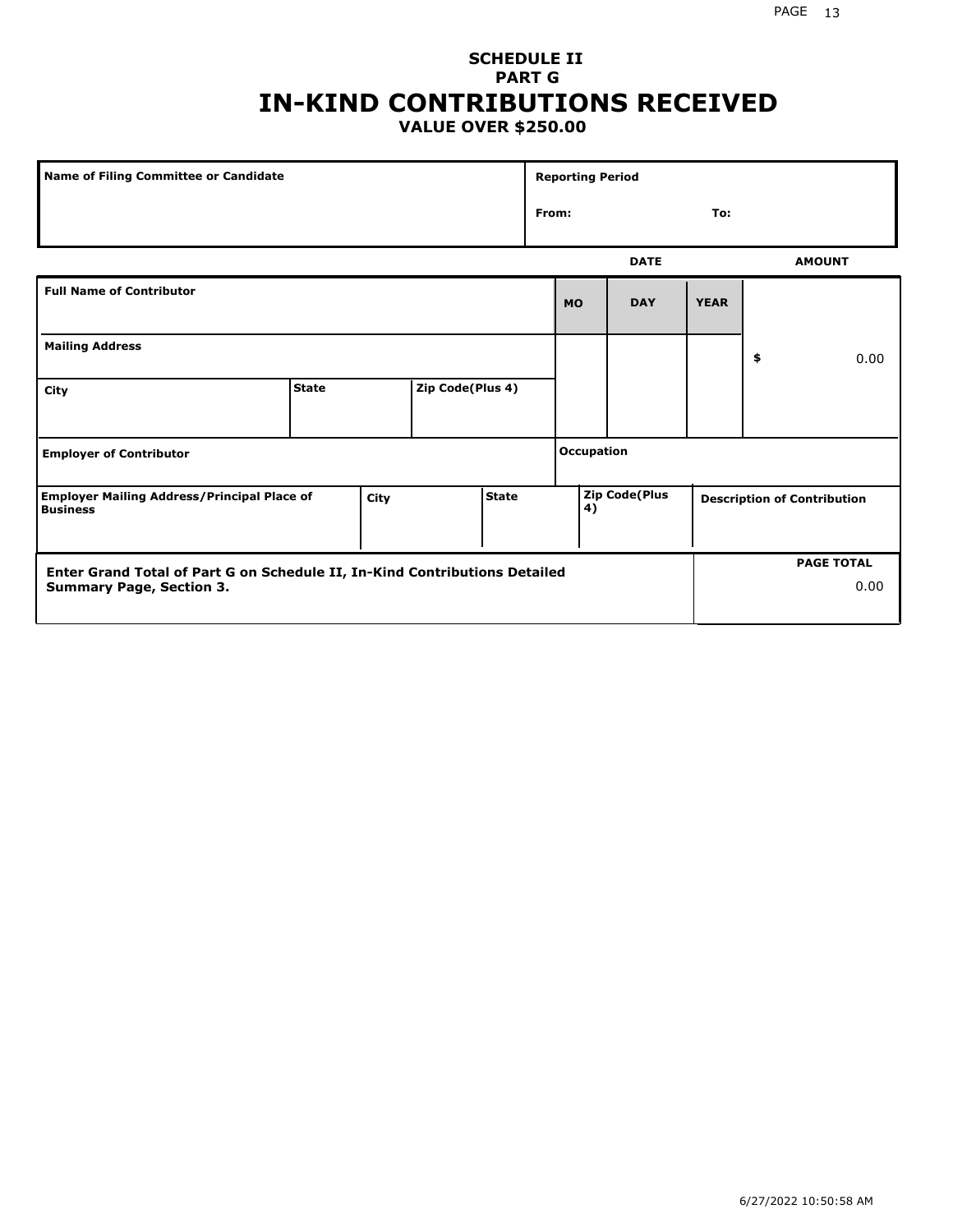## **SCHEDULE III STATEMENT OF EXPENDITURES**

| Name of Filing Committee or Candidate                                     |                    |                            |                                                     | <b>Reporting Period</b>           |             |    |        |  |
|---------------------------------------------------------------------------|--------------------|----------------------------|-----------------------------------------------------|-----------------------------------|-------------|----|--------|--|
| Planned Parenthood PA PAC                                                 |                    |                            | From                                                | To:<br>1/1/2009<br>12/31/2009     |             |    |        |  |
|                                                                           |                    |                            |                                                     | <b>AMOUNT</b>                     |             |    |        |  |
| <b>To Whom Paid</b><br>Brennan for state rep                              |                    |                            |                                                     | <b>DAY</b>                        | <b>YEAR</b> |    |        |  |
| <b>Mailing Address</b><br>1201 Delaware Ave                               |                    |                            | 3                                                   | 27                                | 2009        | \$ | 250.00 |  |
| <b>State</b><br>Zip Code (Plus 4)<br>City<br>Fountain Hill<br>PA<br>18015 |                    |                            | <b>Description of Expenditure</b><br>campaign event |                                   |             |    |        |  |
| <b>To Whom Paid</b><br>Citizens to Elect Mike O'Brien                     |                    |                            | <b>MO</b>                                           | <b>DAY</b>                        | <b>YEAR</b> |    |        |  |
| <b>Mailing Address</b><br>3117 Belgrade St                                |                    |                            |                                                     | 13                                | 2009        | \$ | 250.00 |  |
| <b>State</b><br>Zip Code (Plus 4)<br>City<br>Philadelphia<br>PA<br>19137  |                    |                            | event                                               | <b>Description of Expenditure</b> |             |    |        |  |
| <b>To Whom Paid</b><br>Committee to Elect Babette Josephs                 |                    |                            | <b>MO</b>                                           | <b>DAY</b>                        | <b>YEAR</b> |    |        |  |
| <b>Mailing Address</b><br>1939 Waverly St                                 |                    |                            | 2                                                   | 11                                | 2009        | \$ | 500.00 |  |
| <b>City</b><br>Philadelphia                                               | <b>State</b><br>PA | Zip Code (Plus 4)<br>19146 | event                                               | <b>Description of Expenditure</b> |             |    |        |  |
| <b>To Whom Paid</b><br>Committee to Elect Bryan Lentz                     |                    |                            | <b>MO</b>                                           | <b>DAY</b>                        | <b>YEAR</b> |    |        |  |
| <b>Mailing Address</b><br>PO Box 347                                      |                    |                            | $\overline{2}$                                      | 23                                | 2009        | \$ | 150.00 |  |
| <b>State</b><br>Zip Code (Plus 4)<br>City<br>Swarthmore<br>PA<br>19081    |                    |                            | event                                               | <b>Description of Expenditure</b> |             |    |        |  |
| <b>To Whom Paid</b><br>Friends of Chuck McIlhinney                        |                    |                            | <b>MO</b>                                           | <b>DAY</b>                        | <b>YEAR</b> |    |        |  |
| <b>Mailing Address</b><br>PO Box 2014                                     |                    |                            | 3                                                   | 19                                | 2009        | \$ | 250.00 |  |
| City<br>Doylestown                                                        | <b>State</b><br>PA | Zip Code (Plus 4)<br>18901 | event                                               | <b>Description of Expenditure</b> |             |    |        |  |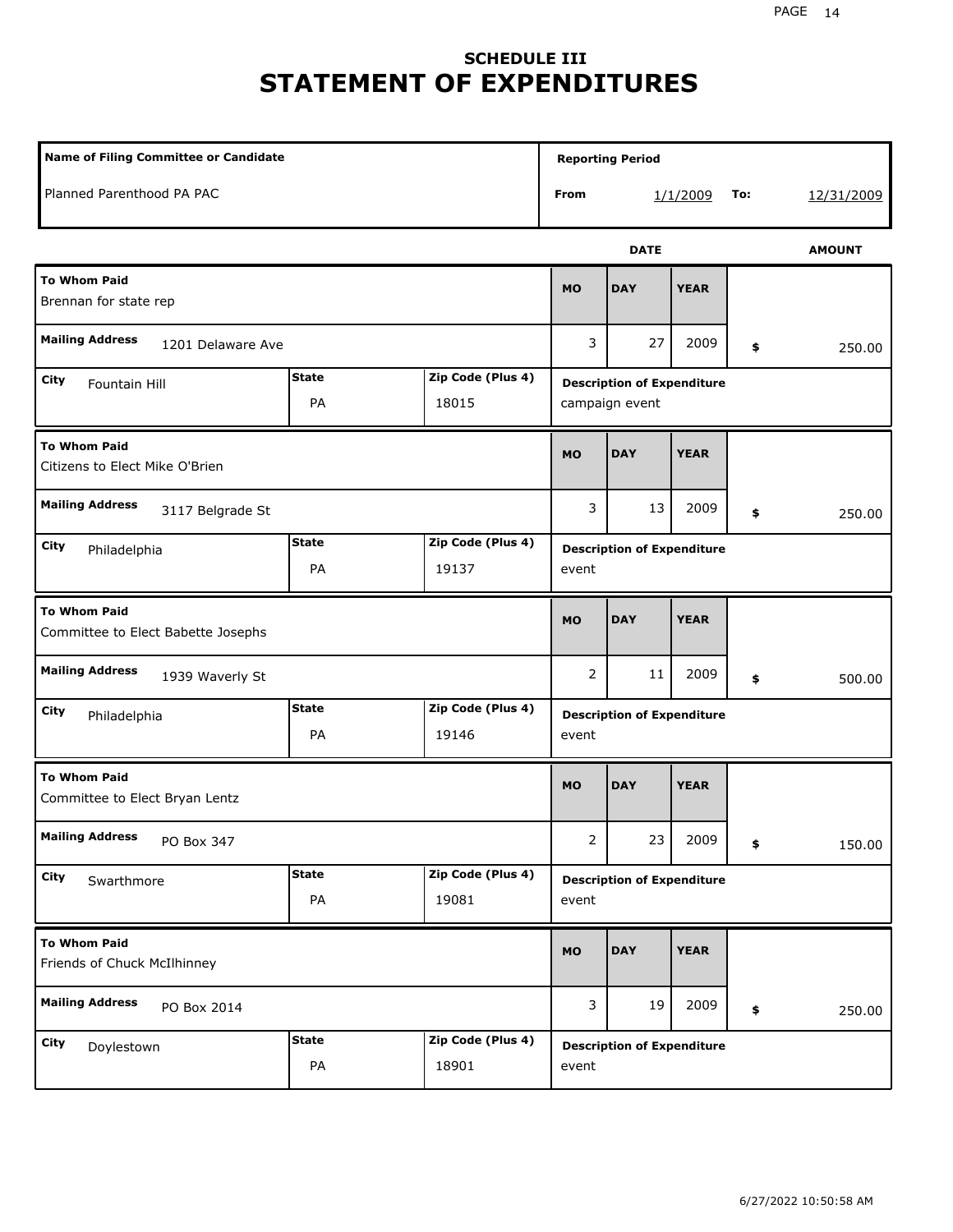| <b>To Whom Paid</b>                                     |                                           |                               |                   |                                   |                                   | <b>YEAR</b> |    |           |  |
|---------------------------------------------------------|-------------------------------------------|-------------------------------|-------------------|-----------------------------------|-----------------------------------|-------------|----|-----------|--|
| Friends of Mike Gerber                                  |                                           |                               |                   |                                   |                                   |             |    |           |  |
| <b>Mailing Address</b>                                  | PO Box 208                                |                               |                   | 3                                 | 13                                | 2009        | \$ | 250.00    |  |
| City<br>Ambler                                          |                                           | <b>State</b>                  | Zip Code (Plus 4) | <b>Description of Expenditure</b> |                                   |             |    |           |  |
| PA<br>19002                                             |                                           |                               |                   | event                             |                                   |             |    |           |  |
| <b>To Whom Paid</b><br>Mike Sturla for State Rep        |                                           |                               |                   |                                   | <b>DAY</b>                        | <b>YEAR</b> |    |           |  |
| <b>Mailing Address</b><br>PO Box 206                    |                                           |                               |                   | 3                                 | 18                                | 2009        | \$ | 500.00    |  |
| <b>State</b><br>Zip Code (Plus 4)<br>City<br>Lancaster  |                                           |                               |                   |                                   | <b>Description of Expenditure</b> |             |    |           |  |
|                                                         |                                           | PA                            | 17608             | event                             |                                   |             |    |           |  |
| <b>To Whom Paid</b>                                     | Planned Parenthood Pennsylvania Advocates |                               |                   | <b>MO</b>                         | <b>DAY</b>                        | <b>YEAR</b> |    |           |  |
| <b>Mailing Address</b>                                  | 300 N 2nd Street Ste 400                  |                               |                   |                                   |                                   | 2009        | \$ | 34,280.30 |  |
| <b>State</b><br>Zip Code (Plus 4)<br>City<br>Harrisburg |                                           |                               |                   | <b>Description of Expenditure</b> |                                   |             |    |           |  |
|                                                         |                                           | PA                            | 17101             |                                   | reimbursement for PAC expenses    |             |    |           |  |
| <b>To Whom Paid</b><br>Committee to Elect Jesse White   |                                           |                               |                   |                                   |                                   |             |    |           |  |
|                                                         |                                           |                               |                   | <b>MO</b>                         | <b>DAY</b>                        | <b>YEAR</b> |    |           |  |
| <b>Mailing Address</b>                                  | PO Box 384                                |                               |                   | 3                                 | 31                                | 2009        | \$ | 250.00    |  |
| City<br>Cecil                                           |                                           | <b>State</b>                  | Zip Code (Plus 4) |                                   | <b>Description of Expenditure</b> |             |    |           |  |
|                                                         |                                           | PA                            | 15321             | event                             |                                   |             |    |           |  |
| <b>To Whom Paid</b><br>Eugene DePasquale for the 95th   |                                           |                               |                   | <b>MO</b>                         | <b>DAY</b>                        | <b>YEAR</b> |    |           |  |
| <b>Mailing Address</b>                                  | PO Box 1822                               |                               |                   | 4                                 | 29                                | 2009        | \$ | 250.00    |  |
| City<br>York                                            |                                           | <b>State</b>                  | Zip Code (Plus 4) |                                   | <b>Description of Expenditure</b> |             |    |           |  |
|                                                         |                                           | PA                            | 17405             | event                             |                                   |             |    |           |  |
| <b>To Whom Paid</b><br>Friends of Josh Shapiro          |                                           |                               |                   | <b>MO</b>                         | <b>DAY</b>                        | <b>YEAR</b> |    |           |  |
| <b>Mailing Address</b>                                  | PO Box 162                                |                               |                   | 4                                 | 7                                 | 2009        | \$ | 250.00    |  |
| City<br>Abington                                        |                                           | <b>State</b><br>$\mathsf{PA}$ | Zip Code (Plus 4) |                                   | <b>Description of Expenditure</b> |             |    |           |  |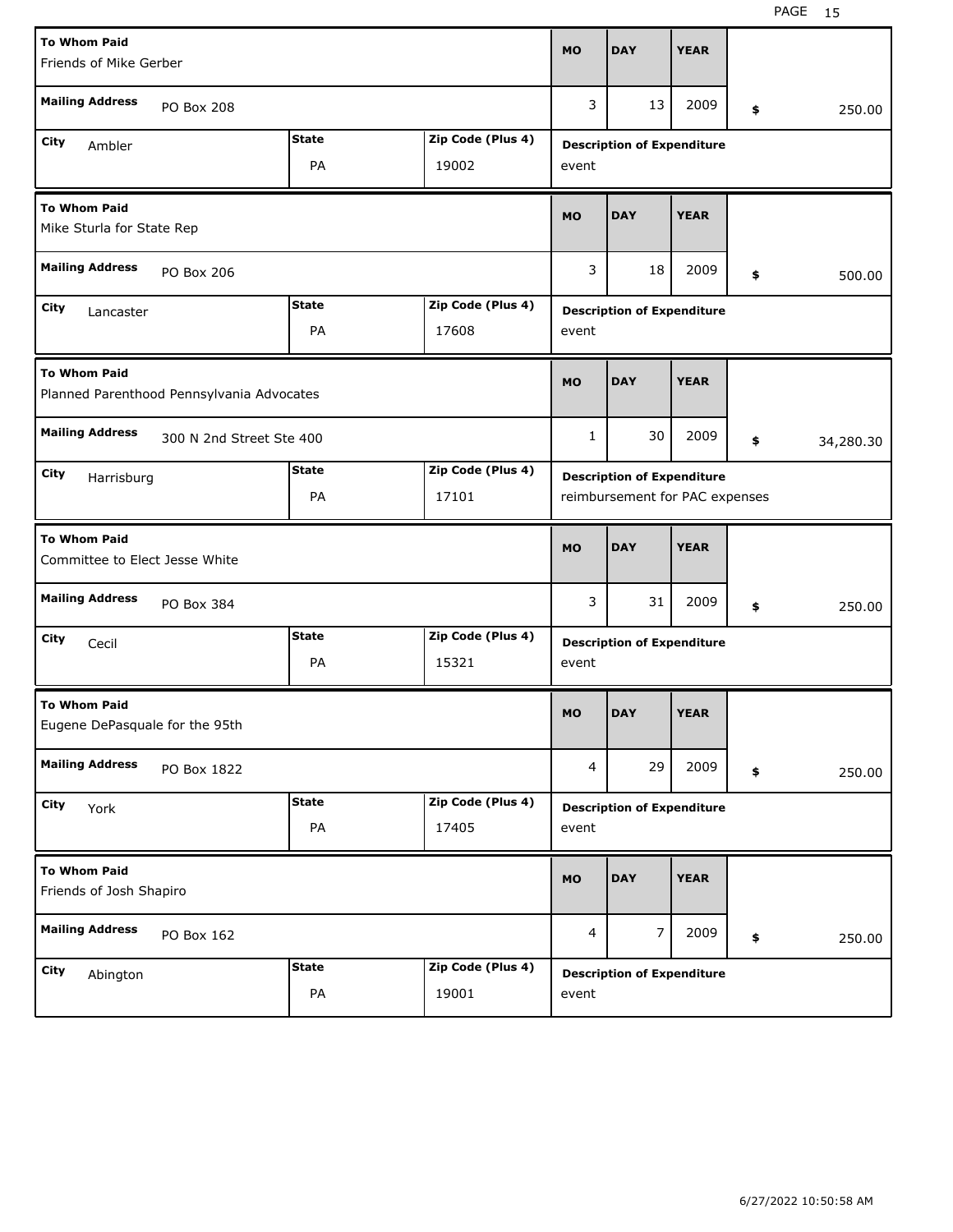| <b>To Whom Paid</b><br>Steve Santarsiero for State Rep         | <b>MO</b>                   | <b>DAY</b>        | <b>YEAR</b>                       |                                   |             |    |        |  |  |
|----------------------------------------------------------------|-----------------------------|-------------------|-----------------------------------|-----------------------------------|-------------|----|--------|--|--|
|                                                                |                             |                   |                                   |                                   |             |    |        |  |  |
| <b>Mailing Address</b>                                         | 2865 S Eagle Rd #363        |                   | 4                                 | 10                                | 2009        | \$ | 100.00 |  |  |
| City<br>Newtown                                                | <b>State</b>                | Zip Code (Plus 4) | <b>Description of Expenditure</b> |                                   |             |    |        |  |  |
|                                                                | PA                          | 18940             | event                             |                                   |             |    |        |  |  |
| <b>To Whom Paid</b><br>Friends of Josh Shapiro                 | <b>MO</b>                   | <b>DAY</b>        | <b>YEAR</b>                       |                                   |             |    |        |  |  |
| <b>Mailing Address</b><br>PO Box 162                           |                             |                   |                                   | 5                                 | 2009        | \$ | 250.00 |  |  |
| <b>State</b><br>Zip Code (Plus 4)<br>City<br>Abington          |                             |                   |                                   | <b>Description of Expenditure</b> |             |    |        |  |  |
|                                                                | PA                          | 19001             | event                             |                                   |             |    |        |  |  |
| <b>To Whom Paid</b><br>Planned Parenthood Central Pa Advocates |                             |                   | <b>MO</b>                         | <b>DAY</b>                        | <b>YEAR</b> |    |        |  |  |
| <b>Mailing Address</b>                                         | PO Box 1469                 |                   |                                   |                                   | 2009        | \$ | 103.66 |  |  |
| <b>State</b><br>Zip Code (Plus 4)<br>City<br>York              |                             |                   |                                   | <b>Description of Expenditure</b> |             |    |        |  |  |
|                                                                | PA                          | 17405             | postage                           |                                   |             |    |        |  |  |
|                                                                |                             |                   |                                   |                                   |             |    |        |  |  |
| <b>To Whom Paid</b><br>Kutco Printing                          |                             |                   | <b>MO</b>                         | <b>DAY</b>                        | <b>YEAR</b> |    |        |  |  |
| <b>Mailing Address</b>                                         | 6700 Allentown Blvd         |                   | 10                                | 5                                 | 2009        | \$ | 683.17 |  |  |
| City<br>Harrisburg                                             | <b>State</b>                | Zip Code (Plus 4) |                                   | <b>Description of Expenditure</b> |             |    |        |  |  |
|                                                                | PA                          | 17112             |                                   | endorsement postcard              |             |    |        |  |  |
| <b>To Whom Paid</b><br>Postmaster                              |                             |                   | <b>MO</b>                         | <b>DAY</b>                        | <b>YEAR</b> |    |        |  |  |
| <b>Mailing Address</b>                                         | Crooked Hill Rd Post Office |                   | 9                                 | 25                                | 2009        | \$ | 678.00 |  |  |
| City<br>Harrisburg                                             | <b>State</b>                | Zip Code (Plus 4) |                                   | <b>Description of Expenditure</b> |             |    |        |  |  |
|                                                                | PA                          | 17110             |                                   | endorsement postcard postage      |             |    |        |  |  |
| <b>To Whom Paid</b><br>Allegheny County Democratic Delegation  |                             |                   | <b>MO</b>                         | <b>DAY</b>                        | <b>YEAR</b> |    |        |  |  |
| <b>Mailing Address</b><br>PO Box 96072                         |                             |                   | 11                                | 12                                | 2009        | \$ | 500.00 |  |  |
| City<br>Pittsburgh                                             | <b>State</b>                | Zip Code (Plus 4) |                                   | <b>Description of Expenditure</b> |             |    |        |  |  |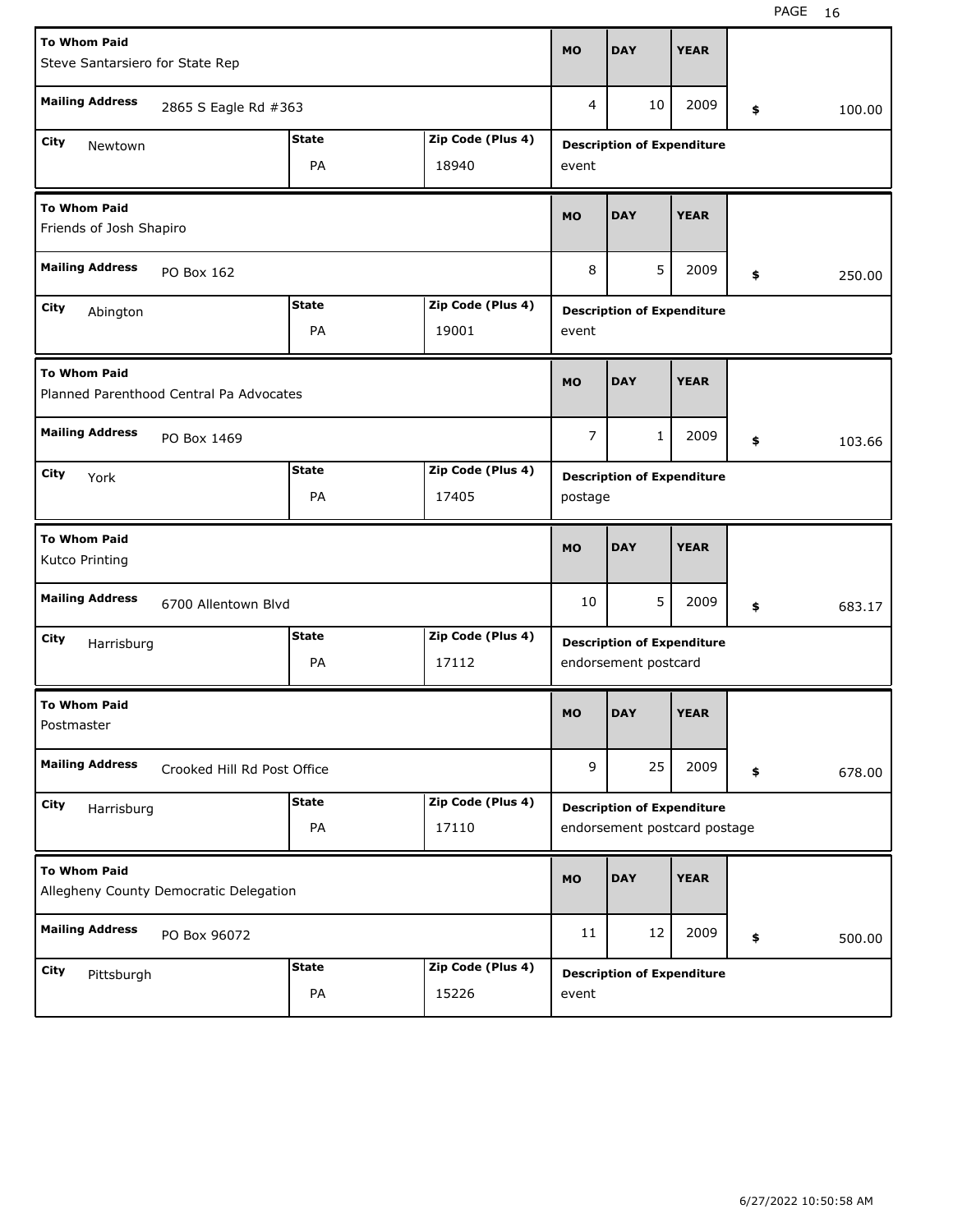| <b>To Whom Paid</b>                                          |                             |              |                   | <b>MO</b>                         | <b>DAY</b>                        | <b>YEAR</b> |    |        |       |
|--------------------------------------------------------------|-----------------------------|--------------|-------------------|-----------------------------------|-----------------------------------|-------------|----|--------|-------|
| Citizens for Hughes                                          |                             |              |                   |                                   |                                   |             |    |        |       |
| <b>Mailing Address</b>                                       | 4950 Parkside Ave Suite 103 |              |                   | 10                                | 27                                | 2009        | \$ | 250.00 |       |
| City<br>Philadelphia                                         |                             | <b>State</b> | Zip Code (Plus 4) | <b>Description of Expenditure</b> |                                   |             |    |        |       |
| PA<br>19131                                                  |                             |              |                   |                                   |                                   |             |    |        |       |
| <b>To Whom Paid</b><br>Friends of Mike Gerber                |                             |              |                   |                                   | <b>DAY</b>                        | <b>YEAR</b> |    |        |       |
| <b>Mailing Address</b>                                       | PO Box 208                  |              |                   | 11                                | 23                                | 2009        | \$ | 250.00 |       |
| City<br>Ambler                                               |                             | <b>State</b> | Zip Code (Plus 4) |                                   | <b>Description of Expenditure</b> |             |    |        |       |
|                                                              |                             | PA           | 19002             | event                             |                                   |             |    |        |       |
| <b>To Whom Paid</b><br>Phyllis Mundy for State Rep Committee |                             |              |                   | <b>MO</b>                         | <b>DAY</b>                        | <b>YEAR</b> |    |        |       |
| <b>Mailing Address</b>                                       | 157 N Gates Ave             |              |                   |                                   |                                   | 2009        | \$ | 250.00 |       |
| <b>State</b><br>Zip Code (Plus 4)<br>City<br>Kingston        |                             |              |                   |                                   | <b>Description of Expenditure</b> |             |    |        |       |
|                                                              |                             | PA           | 18704             | event                             |                                   |             |    |        |       |
|                                                              |                             |              |                   |                                   |                                   |             |    |        |       |
| <b>To Whom Paid</b><br>Planned Parenthood Assoc of PA        |                             |              |                   | <b>MO</b>                         | <b>DAY</b>                        | <b>YEAR</b> |    |        |       |
| <b>Mailing Address</b>                                       | 300 N 2nd St Ste 400        |              |                   | 10                                | 29                                | 2009        | \$ |        | 50.93 |
| City<br>Harrisburg                                           |                             | <b>State</b> | Zip Code (Plus 4) |                                   | <b>Description of Expenditure</b> |             |    |        |       |
|                                                              |                             | PA           | 17101             | list rental                       |                                   |             |    |        |       |
| <b>To Whom Paid</b><br>Planned Parenthood Assoc of PA        |                             |              |                   | <b>MO</b>                         | <b>DAY</b>                        | <b>YEAR</b> |    |        |       |
| <b>Mailing Address</b>                                       | 300 N 2nd St Ste 400        |              |                   | 11                                | 9                                 | 2009        | \$ | 344.26 |       |
| City<br>Harrisburg                                           |                             | <b>State</b> | Zip Code (Plus 4) |                                   | <b>Description of Expenditure</b> |             |    |        |       |
|                                                              |                             | PA           | 17101             | list rental                       |                                   |             |    |        |       |
| <b>To Whom Paid</b><br><b>HDCC</b>                           |                             |              |                   | MO                                | <b>DAY</b>                        | <b>YEAR</b> |    |        |       |
| <b>Mailing Address</b>                                       | Unknown                     |              |                   | 4                                 | 23                                | 2009        | \$ | 500.00 |       |
| City                                                         |                             | <b>State</b> | Zip Code (Plus 4) |                                   | <b>Description of Expenditure</b> |             |    |        |       |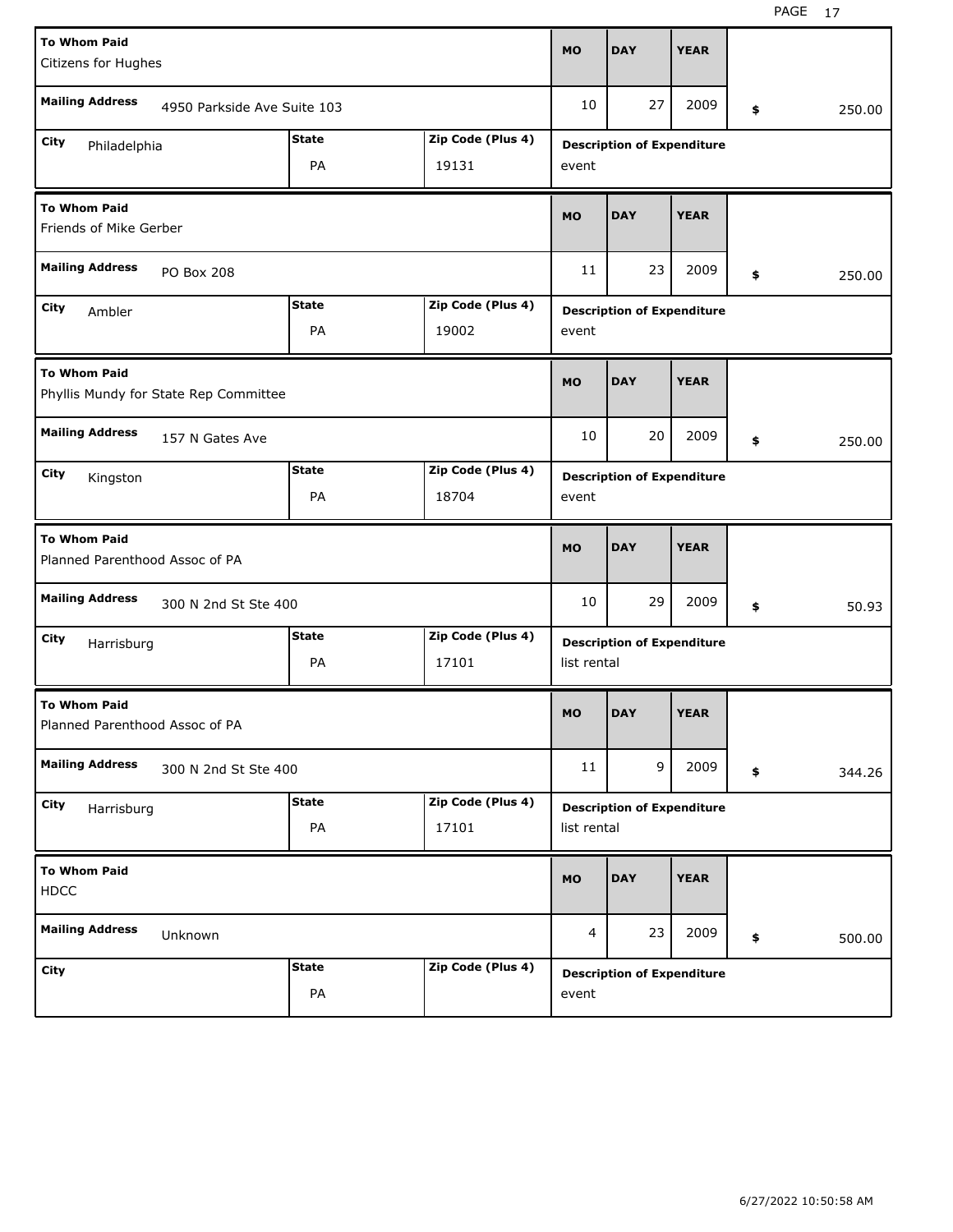| <b>To Whom Paid</b>                              |              |                   |                                   |                                   |             |    |        |  |  |
|--------------------------------------------------|--------------|-------------------|-----------------------------------|-----------------------------------|-------------|----|--------|--|--|
| Cmte to Elect Rick Taylor                        |              |                   | <b>MO</b>                         | <b>DAY</b>                        | <b>YEAR</b> |    |        |  |  |
|                                                  |              |                   |                                   |                                   |             |    |        |  |  |
| <b>Mailing Address</b><br>PO Box 866             |              |                   | 5                                 | 18                                | 2009        | \$ | 250.00 |  |  |
| City<br>Ambler                                   | <b>State</b> | Zip Code (Plus 4) |                                   | <b>Description of Expenditure</b> |             |    |        |  |  |
|                                                  | PA           | 19002             | event                             |                                   |             |    |        |  |  |
| <b>To Whom Paid</b><br>Friends of John Siptroth  | <b>MO</b>    | <b>DAY</b>        | <b>YEAR</b>                       |                                   |             |    |        |  |  |
| <b>Mailing Address</b><br>Unknown                | 5            | 22                | 2009                              | \$                                | 250.00      |    |        |  |  |
| <b>State</b><br>Zip Code (Plus 4)<br>City        |              |                   |                                   | <b>Description of Expenditure</b> |             |    |        |  |  |
|                                                  | PA           |                   | event                             |                                   |             |    |        |  |  |
| <b>To Whom Paid</b><br>Friends of Mike Gerber    |              |                   |                                   | <b>DAY</b>                        | <b>YEAR</b> |    |        |  |  |
| <b>Mailing Address</b><br>Unknown                | 11           | 23                | 2009                              | \$                                | 250.00      |    |        |  |  |
| City                                             | <b>State</b> | Zip Code (Plus 4) | <b>Description of Expenditure</b> |                                   |             |    |        |  |  |
| PA                                               |              |                   |                                   |                                   |             |    |        |  |  |
|                                                  |              |                   |                                   |                                   |             |    |        |  |  |
| <b>To Whom Paid</b><br>Cmte to Elect Tony Payton |              |                   | <b>MO</b>                         | <b>DAY</b>                        | <b>YEAR</b> |    |        |  |  |
| <b>Mailing Address</b><br>Unknown                |              |                   | 11                                | 24                                | 2009        | \$ | 250.00 |  |  |
| City                                             | <b>State</b> | Zip Code (Plus 4) |                                   |                                   |             |    |        |  |  |
|                                                  | PA           |                   | event                             | <b>Description of Expenditure</b> |             |    |        |  |  |
| <b>To Whom Paid</b><br>Friends of Paul Drucker   |              |                   | <b>MO</b>                         | <b>DAY</b>                        | <b>YEAR</b> |    |        |  |  |
| <b>Mailing Address</b><br>unknown                |              |                   | 11                                | 24                                | 2009        | \$ | 250.00 |  |  |
| City                                             | <b>State</b> | Zip Code (Plus 4) |                                   |                                   |             |    |        |  |  |
|                                                  | PA           |                   | event                             | <b>Description of Expenditure</b> |             |    |        |  |  |
| <b>To Whom Paid</b><br>Friends of Frank Farry    |              |                   | <b>MO</b>                         | <b>DAY</b>                        | <b>YEAR</b> |    |        |  |  |
| <b>Mailing Address</b><br>Unknown                |              |                   | 11                                | 25                                | 2009        | \$ | 250.00 |  |  |
| <b>City</b>                                      | <b>State</b> | Zip Code (Plus 4) |                                   | <b>Description of Expenditure</b> |             |    |        |  |  |